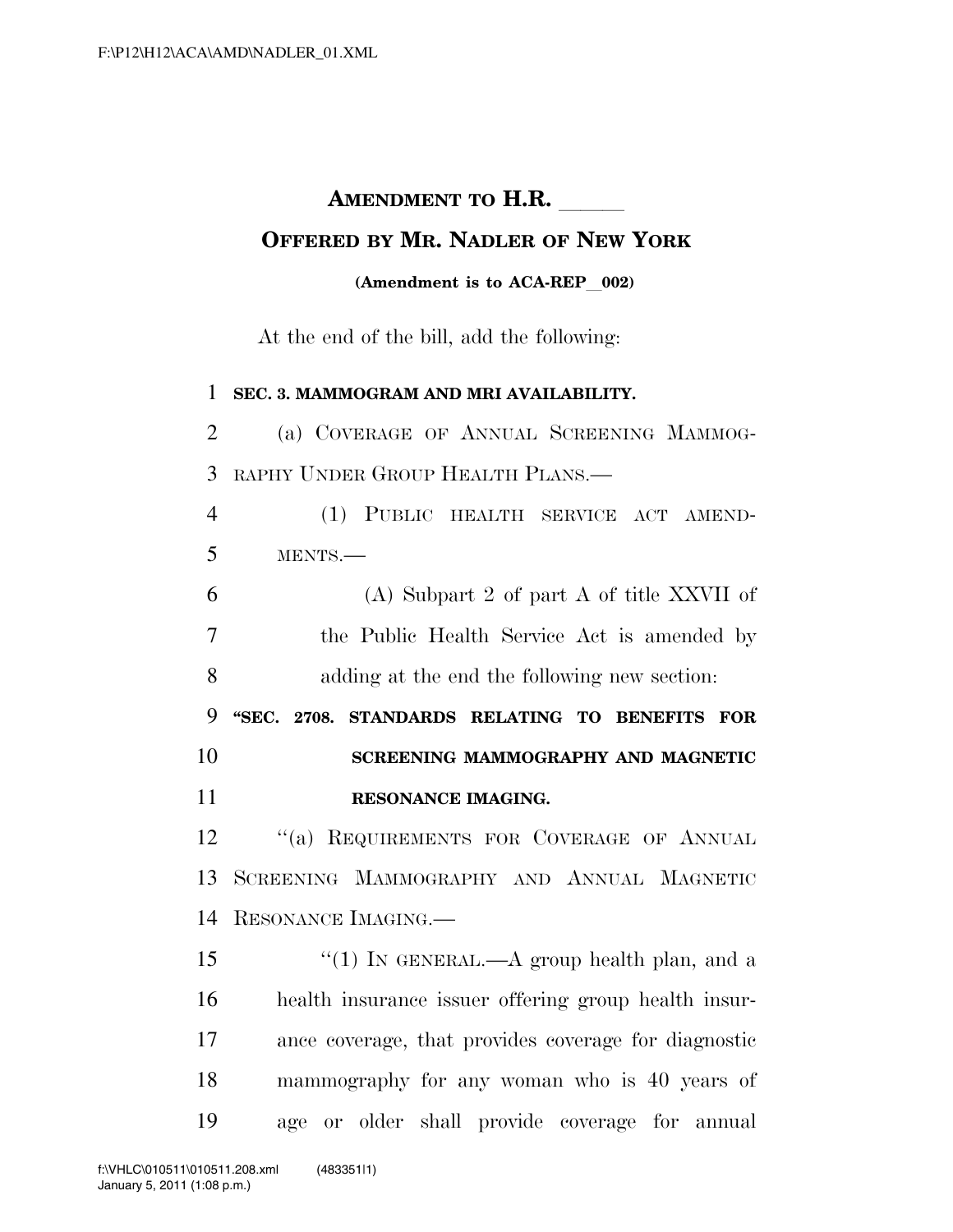| $\mathbf{1}$   | screening mammography for such a woman and di-        |
|----------------|-------------------------------------------------------|
| $\overline{2}$ | agnostic mammography, annual screening mammog-        |
| 3              | raphy, and annual magnetic resonance imaging for      |
| $\overline{4}$ | any high risk woman under terms and conditions        |
| 5              | that are not less favorable than the terms and condi- |
| 6              | tions for coverage of diagnostic mammography for a    |
| 7              | woman who is 40 years of age or older.                |
| 8              | "(2) DEFINITIONS.—For purposes of this sec-           |
| 9              | tion-                                                 |
| 10             | "(A) The term 'diagnostic mammography'                |
| 11             | means a radiologic procedure that is medically        |
| 12             | necessary for the purpose of diagnosing breast        |
| 13             | cancer and includes a physician's interpretation      |
| 14             | of the results of the procedure.                      |
| 15             | "(B) The term 'high risk woman' means a               |
| 16             | woman who-                                            |
| 17             | "(i) has a known BRCA1 or BRCA2                       |
| 18             | gene mutation;                                        |
| 19             | "(ii) has a mother, father, brother,                  |
| 20             | sister, or child with such a gene mutation            |
| 21             | and has not had genetic testing to deter-             |
| 22             | mine the existence of such a gene muta-               |
| 23             | tion;                                                 |
| 24             | "(iii) has a lifetime risk of breast can-             |
| 25             | cer of 20 percent or greater, according to            |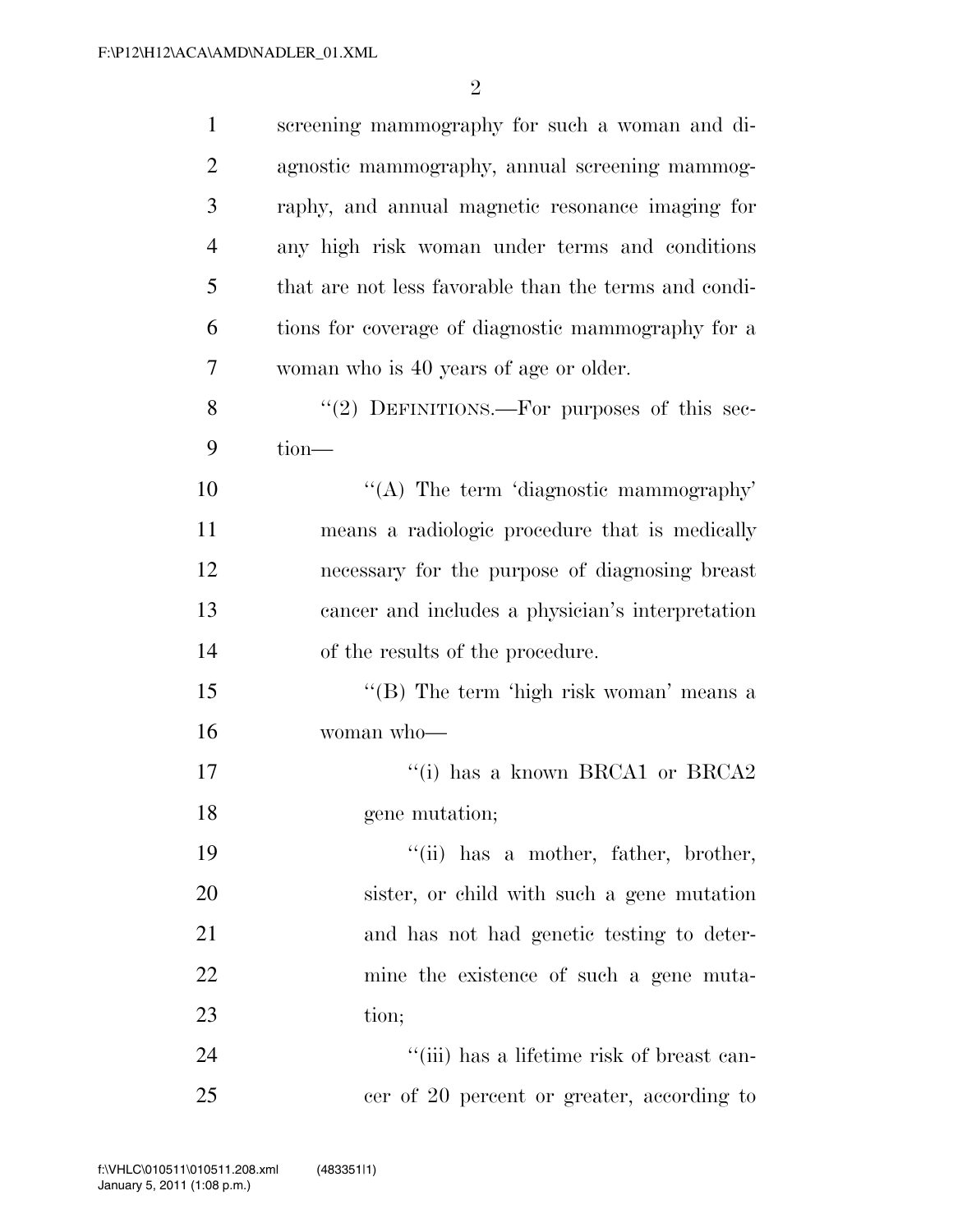| $\mathbf{1}$   | risk assessment tools that are based main-              |
|----------------|---------------------------------------------------------|
| $\overline{2}$ | ly on family history;                                   |
| 3              | "(iv) had radiation therapy to the                      |
| $\overline{4}$ | chest when the woman was between the                    |
| 5              | ages of 10 and 30 years of age;                         |
| 6              | "(v) has Li-Fraumeni syndrome,                          |
| 7              | Cowden syndrome, or Bannayan-Riley-                     |
| 8              | Ruvalcaba syndrome, or has a relative de-               |
| 9              | scribed in clause (ii) who has one of such              |
| 10             | syndromes; or                                           |
| 11             | "(vi) has another predisposing condi-                   |
| 12             | tion, as determined by a physician, that                |
| 13             | significantly increases the risk of the                 |
| 14             | woman contracting breast cancer.                        |
| 15             | " $(C)$ The term 'screening mammography'                |
| 16             | means a radiologic procedure provided to a              |
| 17             | woman for the purpose of early detection of             |
| 18             | breast cancer and includes a physician's inter-         |
| 19             | pretation of the results of the procedure.              |
| 20             | "(b) PROTECTIONS.—A group health plan, and a            |
| 21             | health insurance issuer offering group health insurance |
| 22             | coverage in connection with a group health plan, may    |
| 23             | $not$ —                                                 |
| 24             | $\lq(1)$ deny coverage for annual screening mam-        |
| 25             | mography or annual magnetic resonance imaging on        |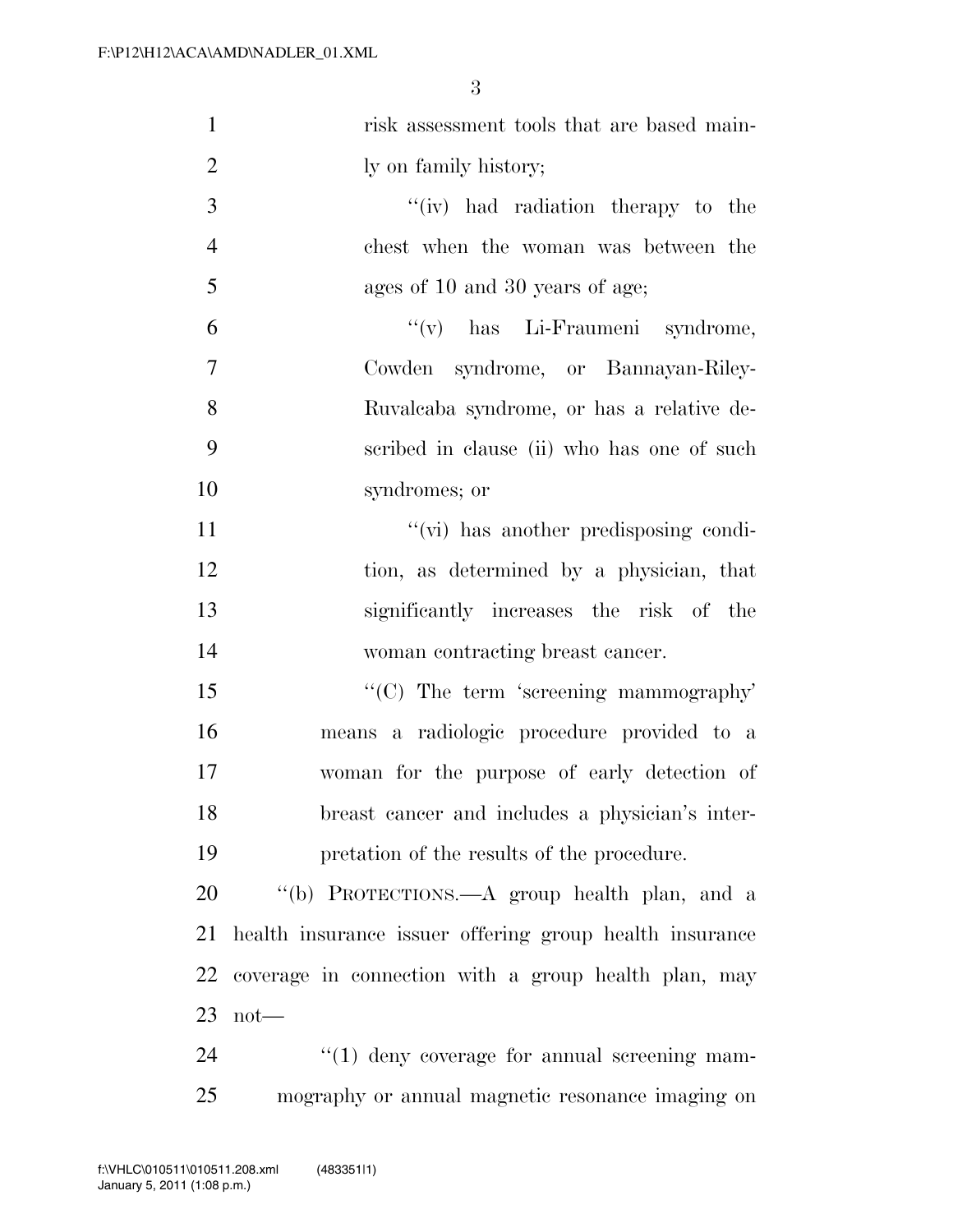the basis that the coverage is not medically nec- essary or on the basis that the screening mammog- raphy or magnetic resonance imaging, respectively, is not pursuant to a referral, consent, or rec-ommendation by any health care provider;

 "(2) deny to a woman eligibility, or continued eligibility, to enroll or to renew coverage under the terms of the plan, solely for the purpose of avoiding the requirements of this section;

 $\frac{1}{2}$  (3) provide monetary payments or rebates to women to encourage such women to accept less than the minimum protections available under this sec-tion;

 ''(4) penalize or otherwise reduce or limit the reimbursement of an attending provider because such provider provided care to an individual partici- pant or beneficiary in accordance with this section; or

 $(5)$  provide incentives (monetary or otherwise) to an attending provider to induce such provider to provide care to an individual participant or bene-ficiary in a manner inconsistent with this section.

23 " (c) RULES OF CONSTRUCTION.—

24 ''(1) Nothing in this section shall be construed to require a woman who is a participant or bene-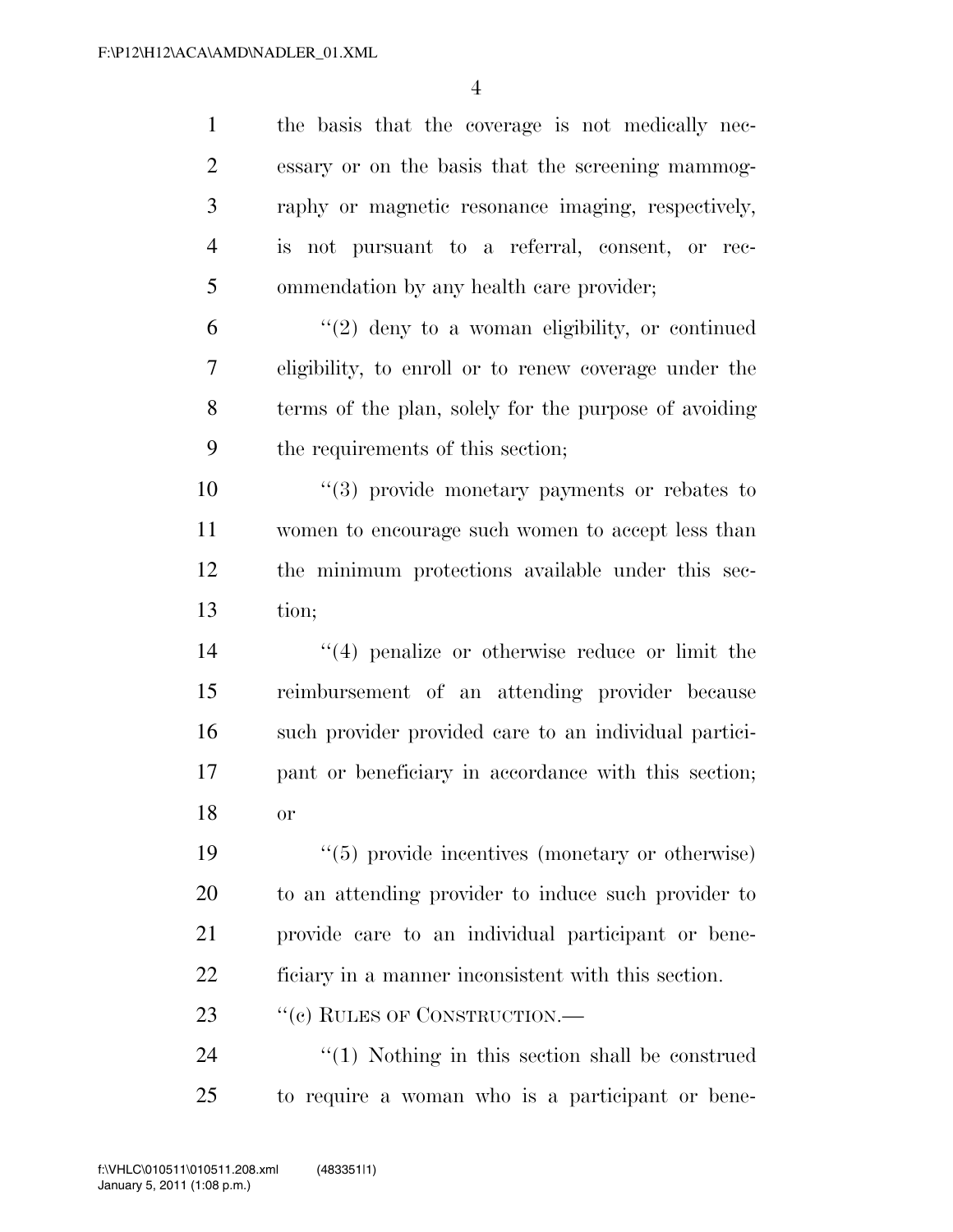ficiary to undergo annual screening mammography or annual magnetic resonance imaging.

3 ''(2) This section shall not apply with respect to any group health plan, or any group health insur- ance coverage offered by a health insurance issuer, which does not provide benefits for diagnostic mam-mography.

8 ''(3) Nothing in this section shall be construed as preventing a group health plan or issuer from im- posing deductibles, coinsurance, or other cost-shar- ing in relation to benefits for screening mammog- raphy or magnetic resonance imaging under the plan (or under health insurance coverage offered in con- nection with a group health plan), except that such coinsurance or other cost-sharing for any portion of such benefits may not be greater than such coinsur- ance or cost-sharing that is otherwise applicable with respect to benefits for diagnostic mammography.

19 ''(4) Women should (but are not required to) consult with appropriate health care practitioners before undergoing screening mammography or mag- netic resonance imaging, but nothing in this section shall be construed as requiring the approval of a health care practitioner before a woman undergoes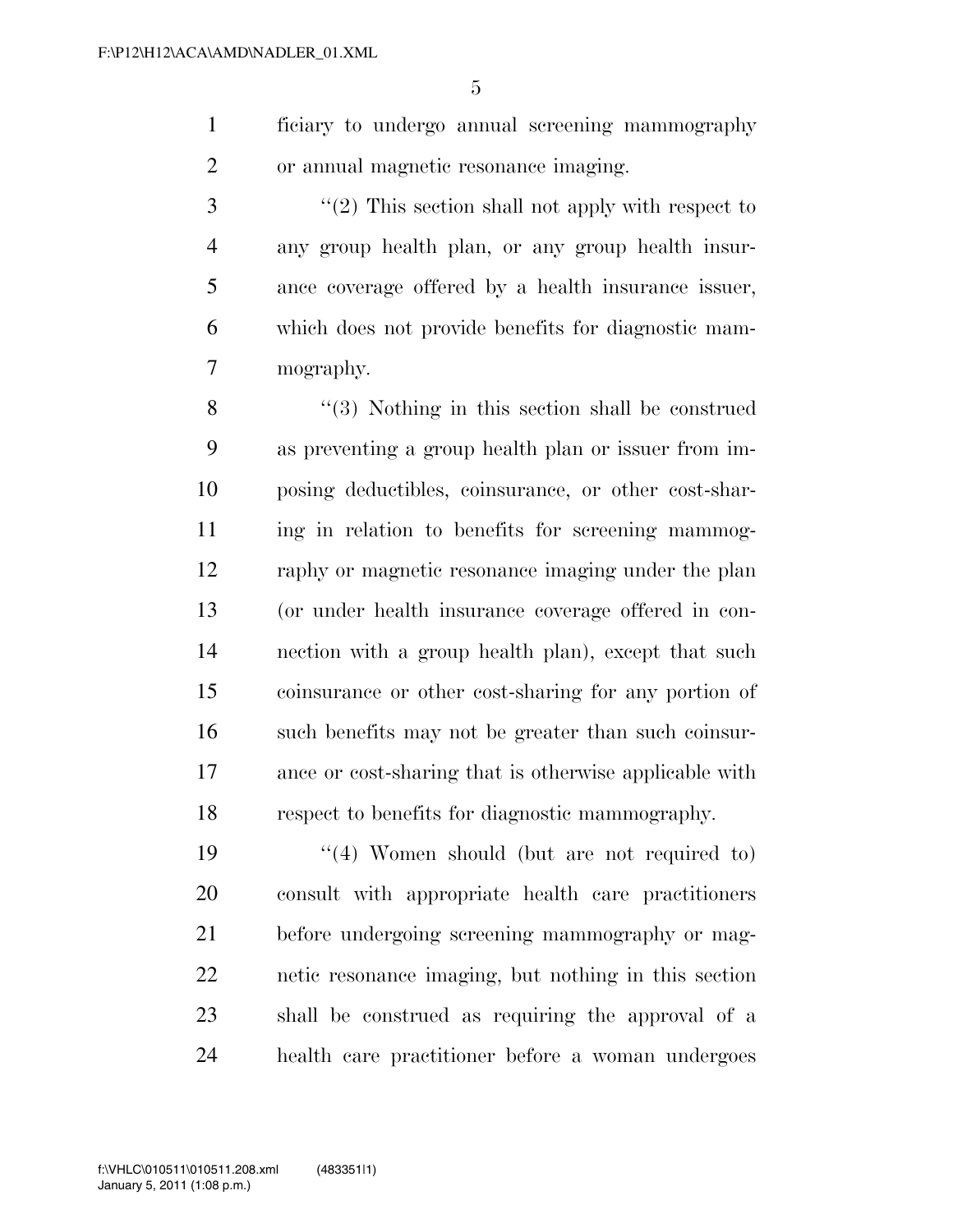an annual screening mammography or annual mag-netic resonance imaging.

 ''(d) NOTICE.—A group health plan under this part shall comply with the notice requirement under section 715(d) of the Employee Retirement Income Security Act of 1974 with respect to the requirements of this section as if such section applied to such plan.

8 "(e) LEVEL AND TYPE OF REIMBURSEMENTS. Nothing in this section shall be construed to prevent a group health plan or a health insurance issuer offering group health insurance coverage from negotiating the level and type of reimbursement with a provider for care pro-vided in accordance with this section.

 ''(f) PREEMPTION; EXCEPTION FOR HEALTH INSUR-ANCE COVERAGE IN CERTAIN STATES.—

16 "(1) SCREENING MAMMOGRAPHY.—The re- quirements of this section, with respect to annual screening mammography, shall not apply with re- spect to health insurance coverage for women who are 40 years of age or older or who are high risk women if there is a State law (as defined in section  $22 \t2723(d)(1)$  for a State that regulates such cov- erage, that requires coverage to be provided for an- nual screening mammography for women who are 40 years of age or older or who are high risk women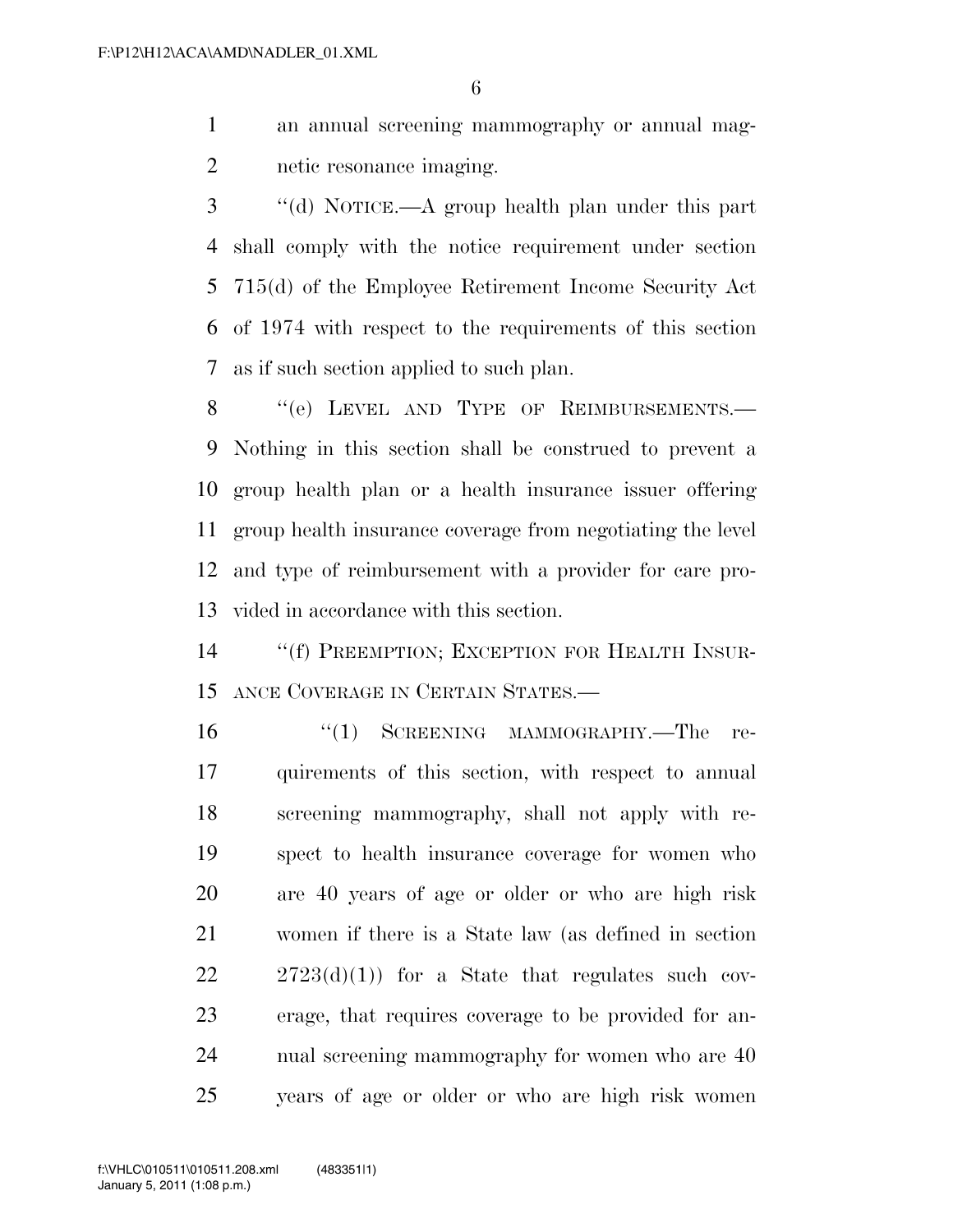1 (as defined in subsection  $(a)(2)(B)$ ), respectively, and that provides at least the protections described in subsection (b).

4 "(2) MAGNETIC RESONANCE IMAGING.—The re- quirements of this section, with respect to annual magnetic resonance imaging, shall not apply with re- spect to health insurance coverage if there is a State 8 law (as defined in section  $2723(d)(1)$ ) for a State that regulates such coverage, that requires coverage to be provided for annual magnetic resonance imag- ing for high risk women (as defined in subsection (a)(2)(B)), and that provides at least the protections described in subsection (b).

 ''(3) CONSTRUCTION.—Section 2723(a)(1) shall not be construed as superseding a State law de-16 seribed in paragraph  $(1)$  or  $(2)$ .".

 (B) Section 2723(c) of such Act (42 18 U.S.C.  $300gg-23(e)$  is amended by striking ''section 2704'' and inserting ''sections 2704 and 2708''.

21 (2) ERISA AMENDMENTS.

 (A) Subpart B of part 7 of subtitle B of 23 title I of the Employee Retirement Income Se- curity Act of 1974 is amended by adding at the end the following new section: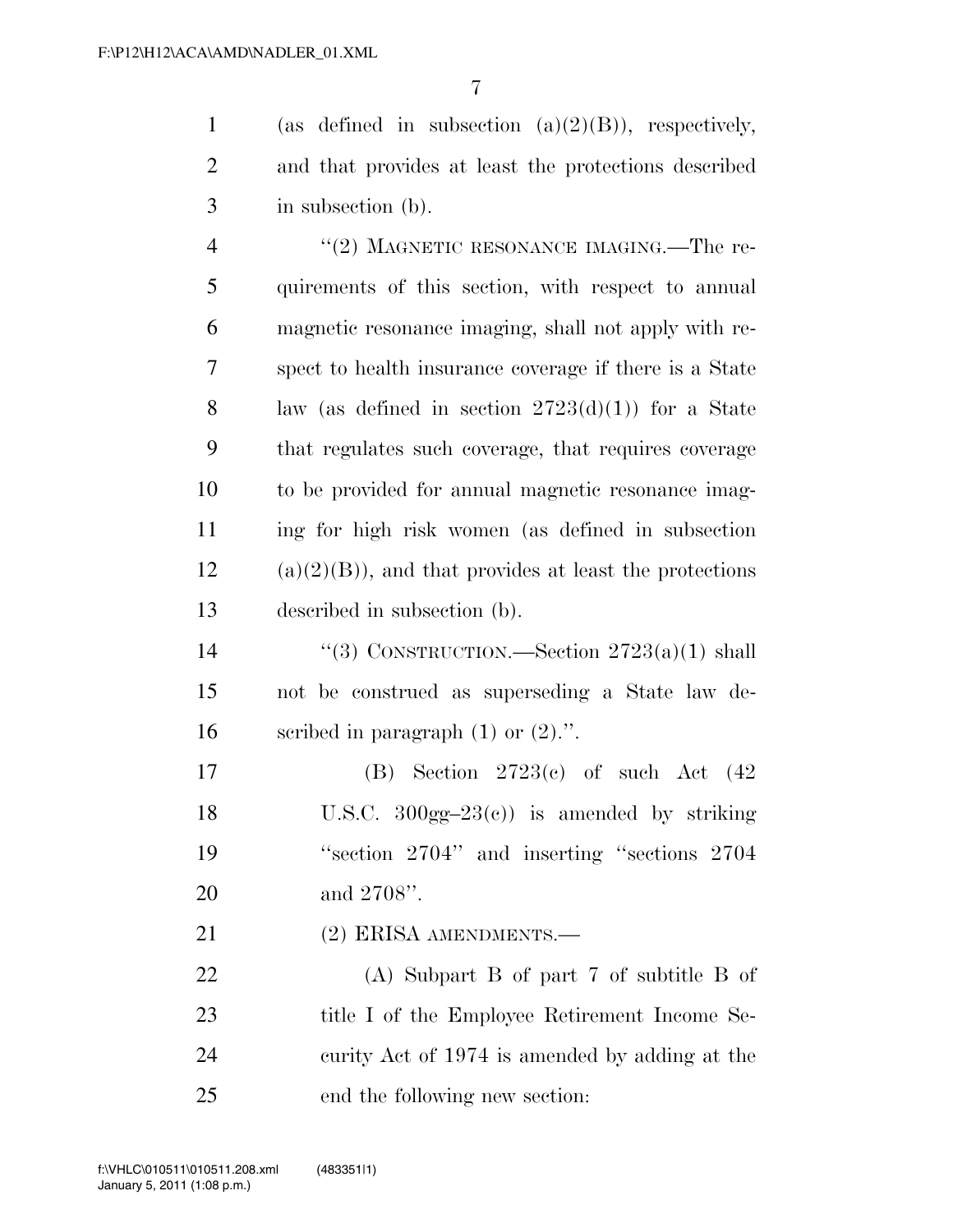**''SEC. 715. STANDARDS RELATING TO BENEFITS FOR SCREENING MAMMOGRAPHY AND MAGNETIC RESONANCE IMAGING.** 

4 "(a) REQUIREMENTS FOR COVERAGE OF ANNUAL SCREENING MAMMOGRAPHY AND ANNUAL MAGNETIC RESONANCE IMAGING.—

 $\frac{7}{7}$  ''(1) In GENERAL.—A group health plan, and a health insurance issuer offering group health insur- ance coverage, that provides coverage for diagnostic mammography for any woman who is 40 years of age or older shall provide coverage for annual screening mammography for such a woman and di- agnostic mammography, annual screening mammog- raphy, and annual magnetic resonance imaging for any high risk woman under terms and conditions that are not less favorable than the terms and condi- tions for coverage of diagnostic mammography for a woman who is 40 years of age or older.

19 "(2) DEFINITIONS.—For purposes of this sec-tion—

21 "'(A) The term 'diagnostic mammography' means a radiologic procedure that is medically necessary for the purpose of diagnosing breast cancer and includes a physician's interpretation of the results of the procedure.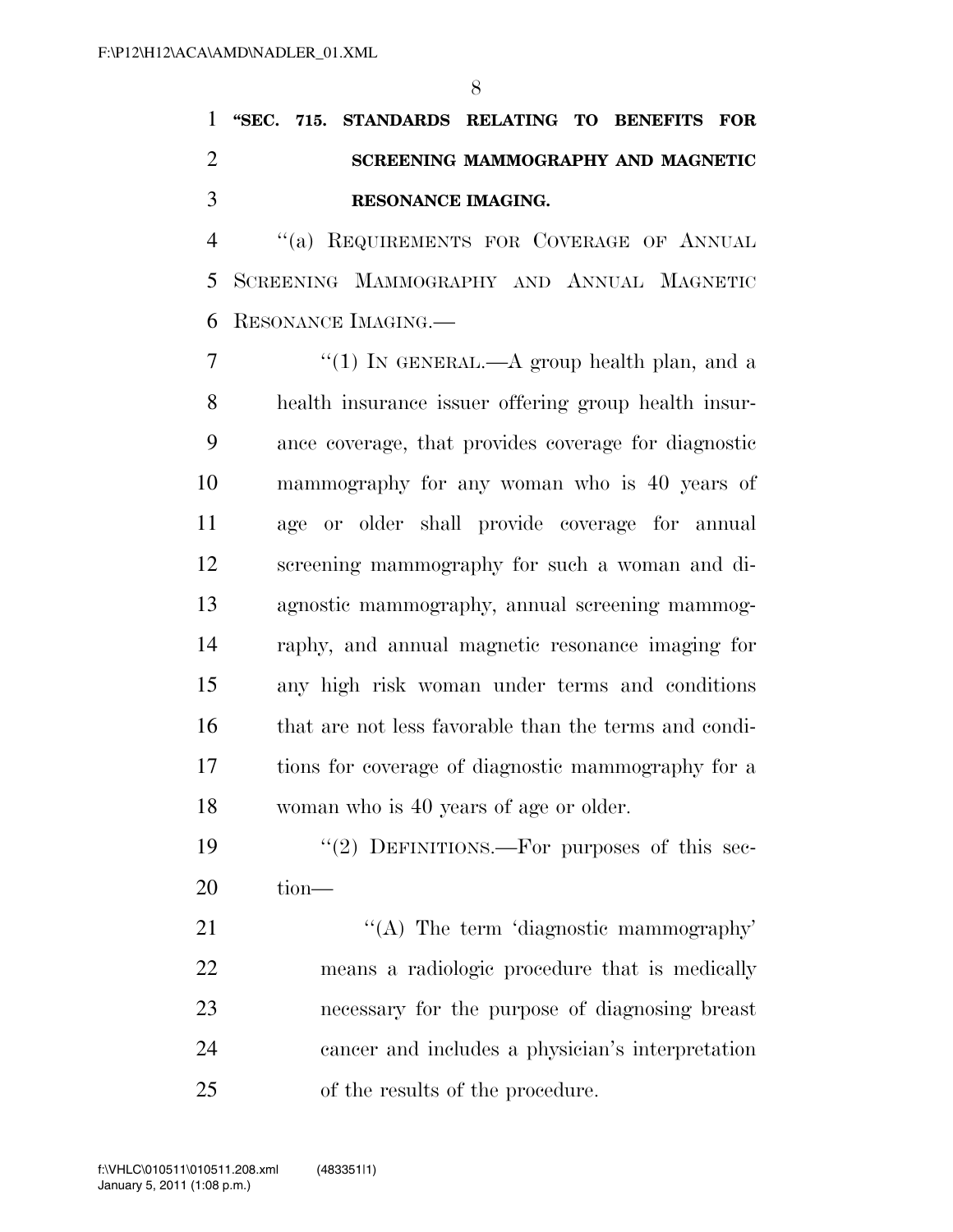| $\mathbf{1}$   | "(B) The term 'high risk woman' means a    |
|----------------|--------------------------------------------|
| $\overline{2}$ | woman who-                                 |
| 3              | "(i) has a known BRCA1 or BRCA2            |
| $\overline{4}$ | gene mutation;                             |
| 5              | $``(ii)$ has a mother, father, brother,    |
| 6              | sister, or child with such a gene mutation |
| $\overline{7}$ | and has not had genetic testing to deter-  |
| 8              | mine the existence of such a gene muta-    |
| 9              | tion;                                      |
| 10             | "(iii) has a lifetime risk of breast can-  |
| 11             | cer of 20 percent or greater, according to |
| 12             | risk assessment tools that are based main- |
| 13             | ly on family history;                      |
| 14             | "(iv) had radiation therapy to the         |
| 15             | chest when the woman was between the       |
| 16             | ages of 10 and 30 years of age;            |
| 17             | "(v) has Li-Fraumeni syndrome,             |
| 18             | Cowden syndrome, or Bannayan-Riley-        |
| 19             | Ruvalcaba syndrome, or has a relative de-  |
| 20             | scribed in clause (ii) who has one of such |
| 21             | syndromes; or                              |
| 22             | "(vi) has another predisposing condi-      |
| 23             | tion, as determined by a physician, that   |
| 24             | significantly increases the risk of the    |
| 25             | woman contracting breast cancer.           |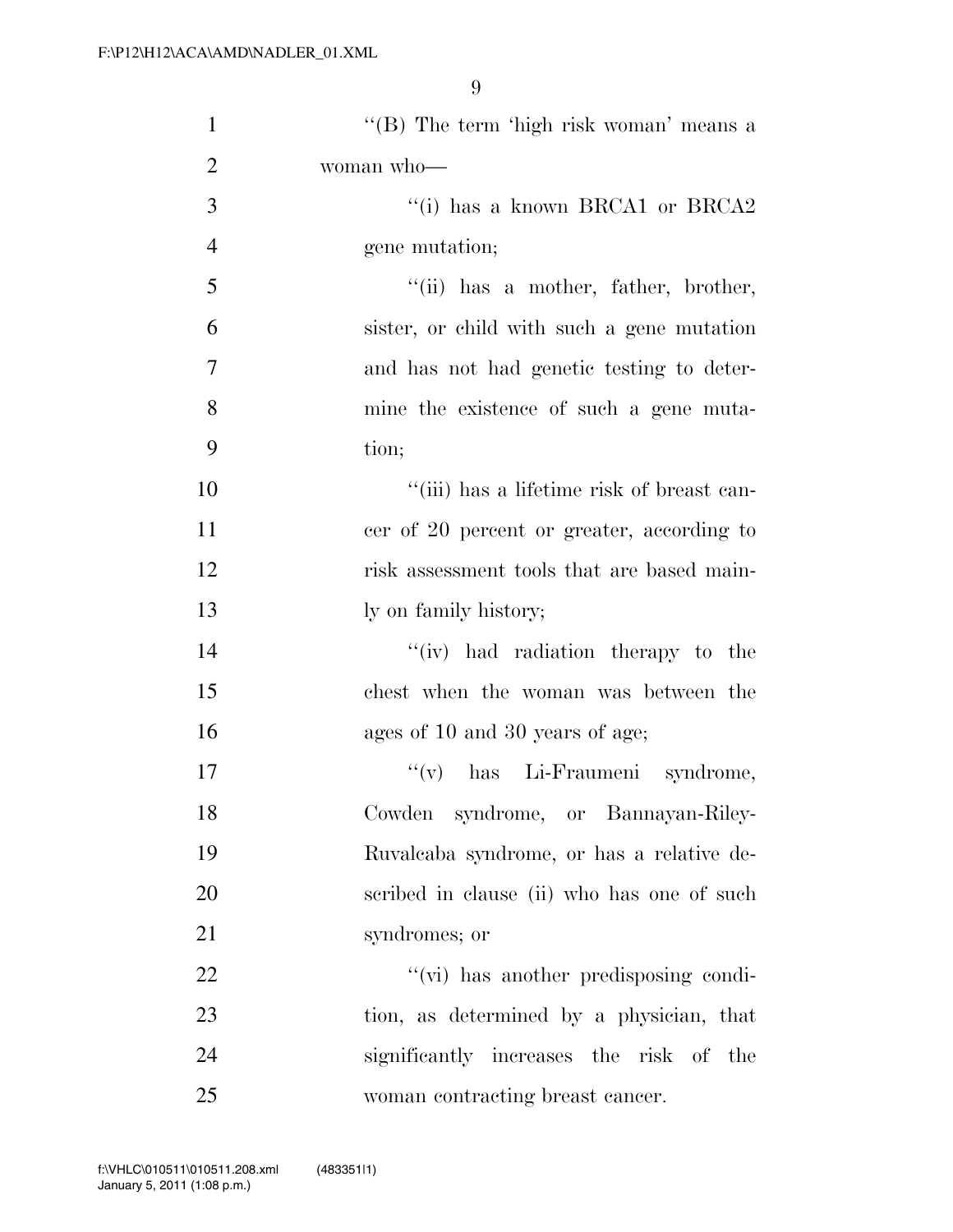1 ''(C) The term 'screening mammography' means a radiologic procedure provided to a woman for the purpose of early detection of breast cancer and includes a physician's inter- pretation of the results of the procedure. ''(b) PROTECTIONS.—A group health plan, and a health insurance issuer offering group health insurance coverage in connection with a group health plan, may not— ''(1) deny coverage described in subsection (a)(1) on the basis that the coverage is not medically necessary or on the basis that the screening mam- mography or magnetic resonance imaging is not pur-suant to a referral, consent, or recommendation by

any health care provider;

 ''(2) deny to a woman eligibility, or continued eligibility, to enroll or to renew coverage under the terms of the plan, solely for the purpose of avoiding the requirements of this section;

 $(3)$  provide monetary payments or rebates to women to encourage such women to accept less than the minimum protections available under this sec-tion;

24 ''(4) penalize or otherwise reduce or limit the reimbursement of an attending provider because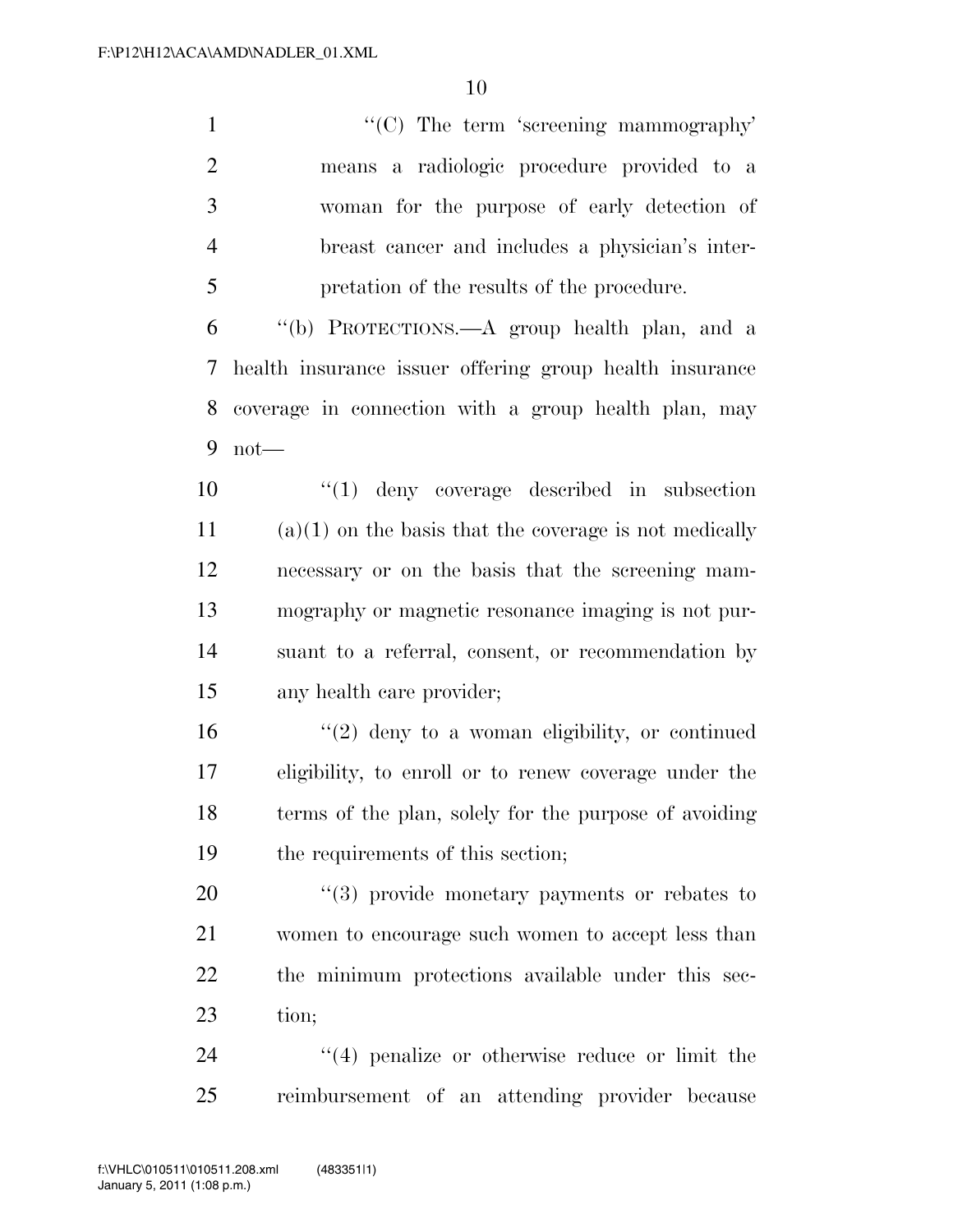such provider provided care to an individual partici- pant or beneficiary in accordance with this section; or

 $(5)$  provide incentives (monetary or otherwise) to an attending provider to induce such provider to provide care to an individual participant or bene-ficiary in a manner inconsistent with this section.

8 "(c) RULES OF CONSTRUCTION.—

 ''(1) Nothing in this section shall be construed to require a woman who is a participant or bene- ficiary to undergo annual screening mammography or annual magnetic resonance imaging.

 $\frac{1}{2}$  This section shall not apply with respect to any group health plan, or any group health insur- ance coverage offered by a health insurance issuer, which does not provide benefits for diagnostic mam-mography.

18 ''(3) Nothing in this section shall be construed as preventing a group health plan or issuer from im- posing deductibles, coinsurance, or other cost-shar-21 ing in relation to benefits for screening mammog- raphy or magnetic resonance imaging under the plan (or under health insurance coverage offered in con- nection with a group health plan), except that such coinsurance or other cost-sharing for any portion of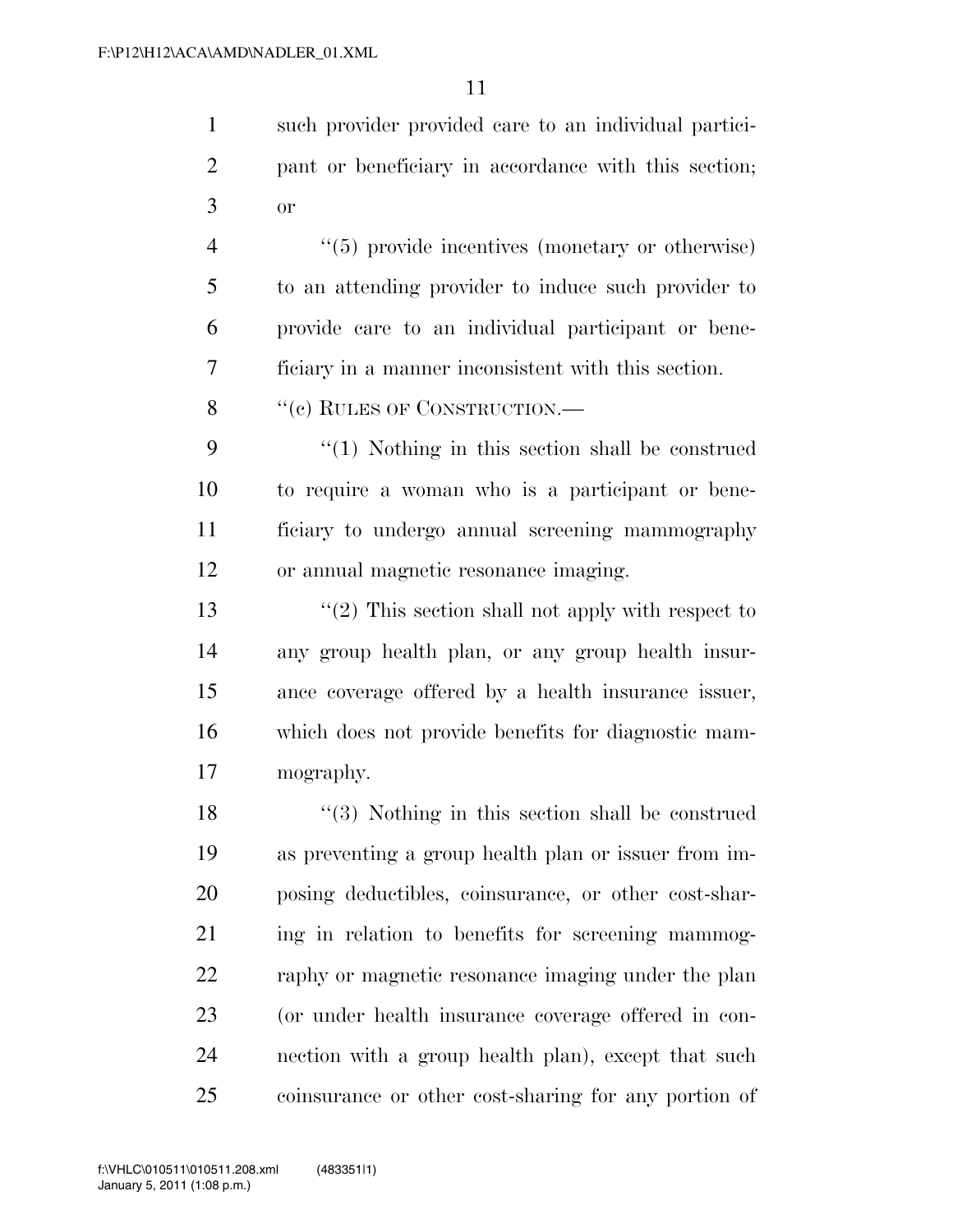such benefits may not be greater than such coinsur- ance or cost-sharing that is otherwise applicable with respect to benefits for diagnostic mammography.

4 ''(4) Women should (but are not required to) consult with appropriate health care practitioners before undergoing screening mammography or mag- netic resonance imaging, but nothing in this section shall be construed as requiring the approval of a health care practitioner before a woman undergoes an annual screening mammography or annual mag-netic resonance imaging.

 ''(d) NOTICE UNDER GROUP HEALTH PLAN.—The imposition of the requirements of this section shall be treated as a material modification in the terms of the sum- mary plan described in section 102(a), for purposes of as- suring notice of such requirements under the plan; except that the summary description required to be provided under the last sentence of section 104(b)(1) with respect to such modification shall be provided by not later than 60 days after the first day of the first plan year in which such requirements apply.

22 "(e) LEVEL AND TYPE OF REIMBURSEMENTS.— Nothing in this section shall be construed to prevent a group health plan or a health insurance issuer offering group health insurance coverage from negotiating the level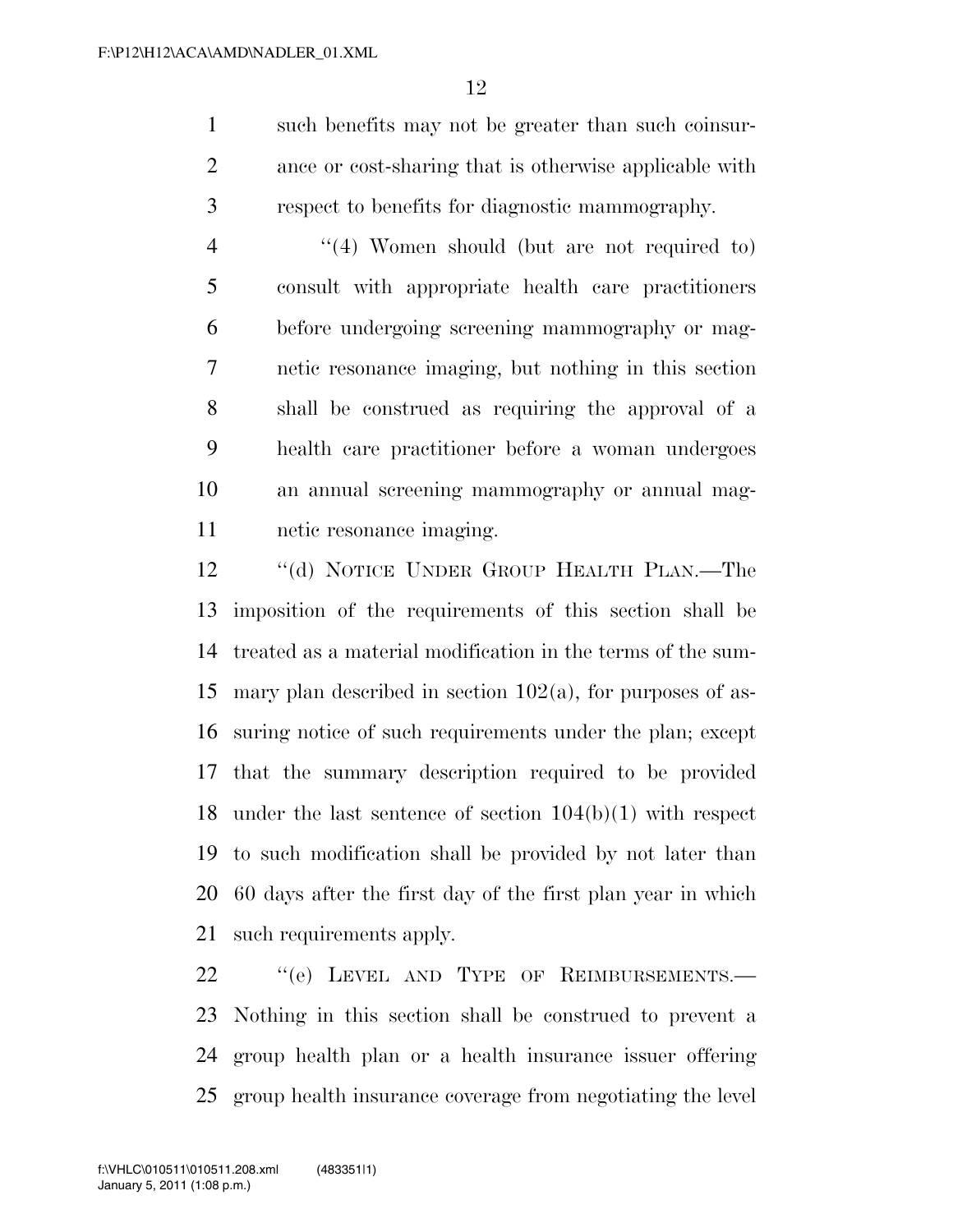and type of reimbursement with a provider for care pro-vided in accordance with this section.

 ''(f) PREEMPTION; EXCEPTION FOR HEALTH INSUR-ANCE COVERAGE IN CERTAIN STATES.—

5 "(1) SCREENING MAMMOGRAPHY.—The re- quirements of this section, with respect to annual screening mammography for women who are 40 years of age or older or for high risk women, shall not apply with respect to health insurance coverage if there is a State law (as defined in section  $731(d)(1)$  for a State that regulates such coverage, that requires coverage to be provided for annual screening mammography for women who are 40 years of age or older or for high risk women (as de-15 fined in subsection  $(a)(2)(B)$ , respectively, and that provides at least the protections described in sub-section (b).

18 "(2) MAGNETIC RESONANCE IMAGING.—The re- quirements of this section, with respect to annual magnetic resonance imaging, shall not apply with re- spect to health insurance coverage if there is a State 22 law (as defined in section  $731(d)(1)$ ) for a State that regulates such coverage, that requires coverage to be provided for annual magnetic resonance imag-ing for high risk women (as defined in subsection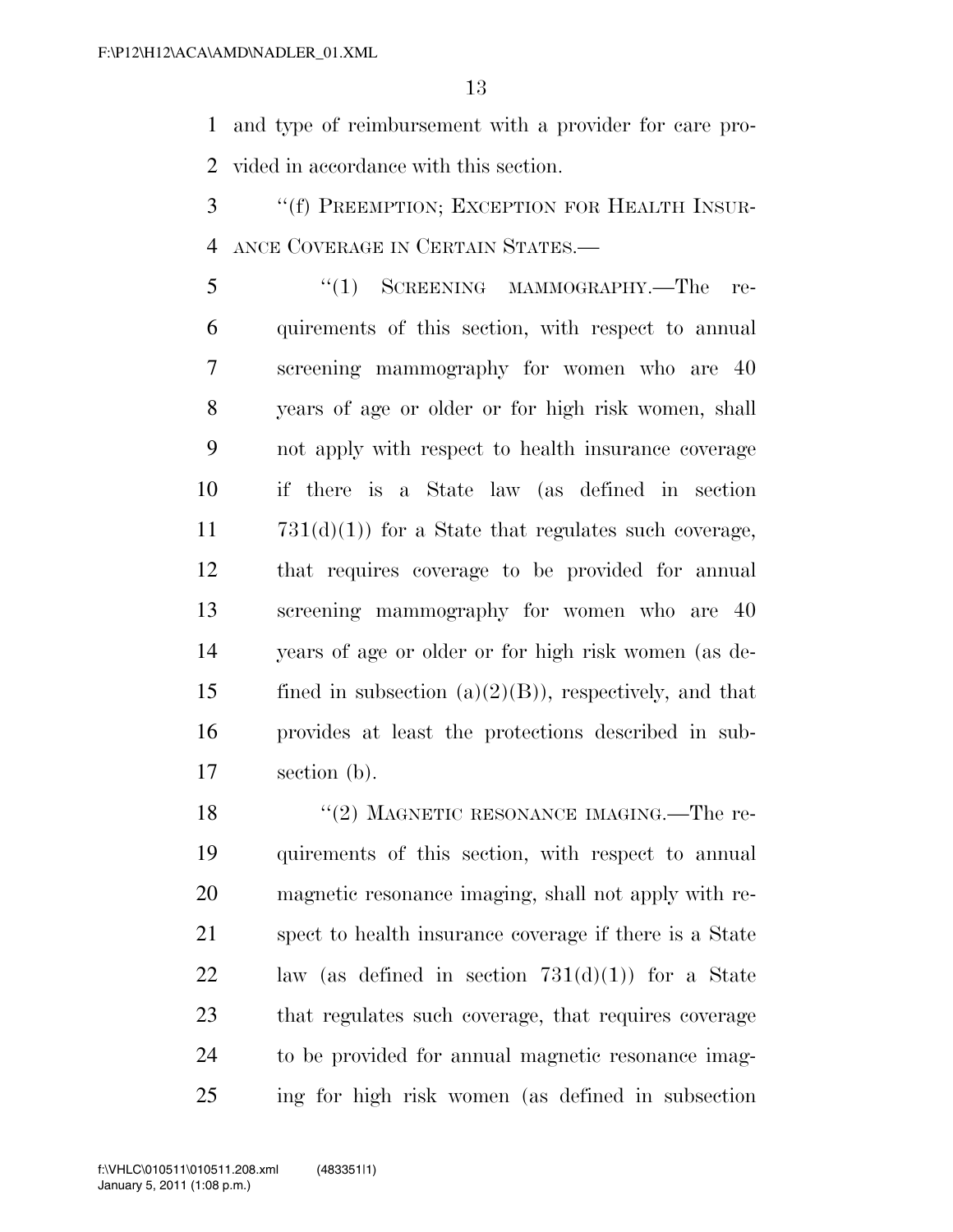| $\mathbf{1}$   | $(a)(2)(B)$ , and that provides at least the protections                                                 |
|----------------|----------------------------------------------------------------------------------------------------------|
| $\overline{2}$ | described in subsection (b).                                                                             |
| 3              | "(3) CONSTRUCTION.—Section $731(a)(1)$ shall                                                             |
| $\overline{4}$ | not be construed as superseding a State law de-                                                          |
| 5              | scribed in paragraph $(1)$ or $(2)$ .".                                                                  |
| 6              | (B) Section $731(c)$ of such Act $(29 \text{ U.S.C.})$                                                   |
| 7              | $1191(c)$ ) is amended by striking "section 711"                                                         |
| 8              | and inserting "sections 711 and 715".                                                                    |
| 9              | (C) Section 732(a) of such Act $(29 \text{ U.S.C.})$                                                     |
| 10             | $1191a(a)$ ) is amended by striking "section 711"                                                        |
| 11             | and inserting "sections 711 and 715".                                                                    |
| 12             | (D) The table of contents in section 1 of                                                                |
| 13             | such Act is amended by inserting after the item                                                          |
| 14             | relating to section 714 the following new item:                                                          |
|                | "Sec. 715. Standards relating to benefits for screening mammography and<br>magnetic resonance imaging.". |
| 15             | (3) EFFECTIVE DATES.-                                                                                    |
| 16             | $(A)$ Subject to subparagraph $(B)$ , the                                                                |
| 17             | amendments made by this subsection shall                                                                 |
| 18             | apply with respect to group health plans (and                                                            |
| 19             | health insurance coverage offered in connection                                                          |
| 20             | with group health plans) for plan years begin-                                                           |
| 21             | ning on or after 1 year after the date of the en-                                                        |
| 22             | actment of this Act.                                                                                     |
| 23             | $(B)(i)$ In the case of a group health plan                                                              |
| 24             | maintained pursuant to 1 or more collective                                                              |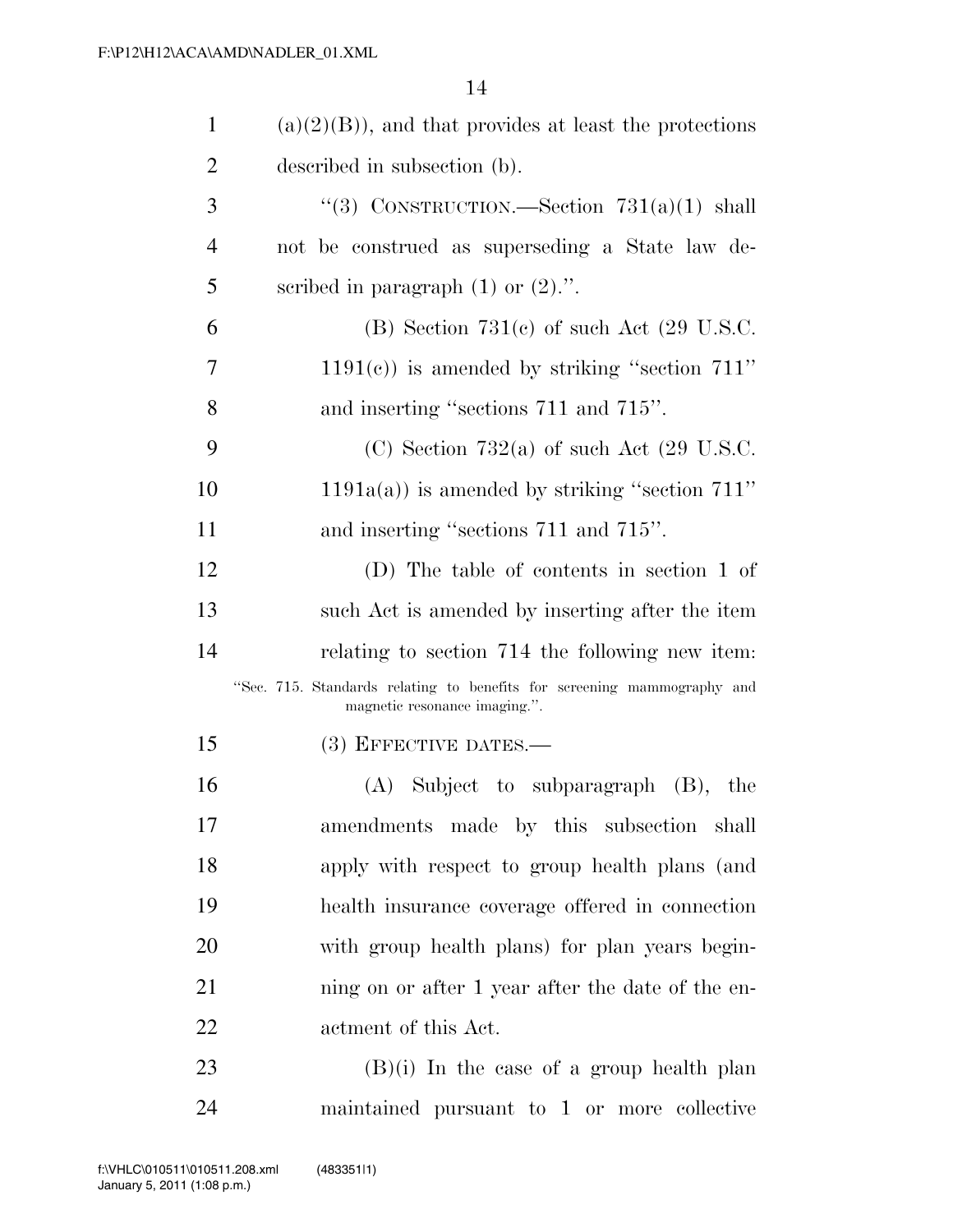| $\mathbf{1}$   | bargaining agreements between employee rep-      |
|----------------|--------------------------------------------------|
| $\overline{2}$ | resentatives and 1 or more employers ratified    |
| 3              | before the date of the enactment of this Act,    |
| $\overline{4}$ | the amendments made by this subsection shall     |
| 5              | not apply to plan years beginning before the     |
| 6              | later of-                                        |
| $\overline{7}$ | (I) the date on which the last collec-           |
| 8              | tive bargaining agreements relating to the       |
| 9              | plan terminates (determined without re-          |
| 10             | gard to any extension thereof agreed to          |
| 11             | after the date of the enactment of this          |
| 12             | $Act)$ ; or                                      |
| 13             | (II) 1 year after the date of the enact-         |
| 14             | ment of this Act.                                |
| 15             | (ii) For purposes of clause $(i)(I)$ , any plan  |
| 16             | amendment made pursuant to a collective bar-     |
| 17             | gaining agreement relating to the plan which     |
| 18             | amends the plan solely to conform to any re-     |
| 19             | quirement added by this subsection shall not be  |
| 20             | treated as a termination of such collective bar- |
| 21             | gaining agreement.                               |
| 22             | (b) COVERAGE OF ANNUAL SCREENING MAMMOG-         |
| 23             | RAPHY AND ANNUAL MAGNETIC RESONANCE IMAGING      |
| 24             | UNDER INDIVIDUAL HEALTH COVERAGE.                |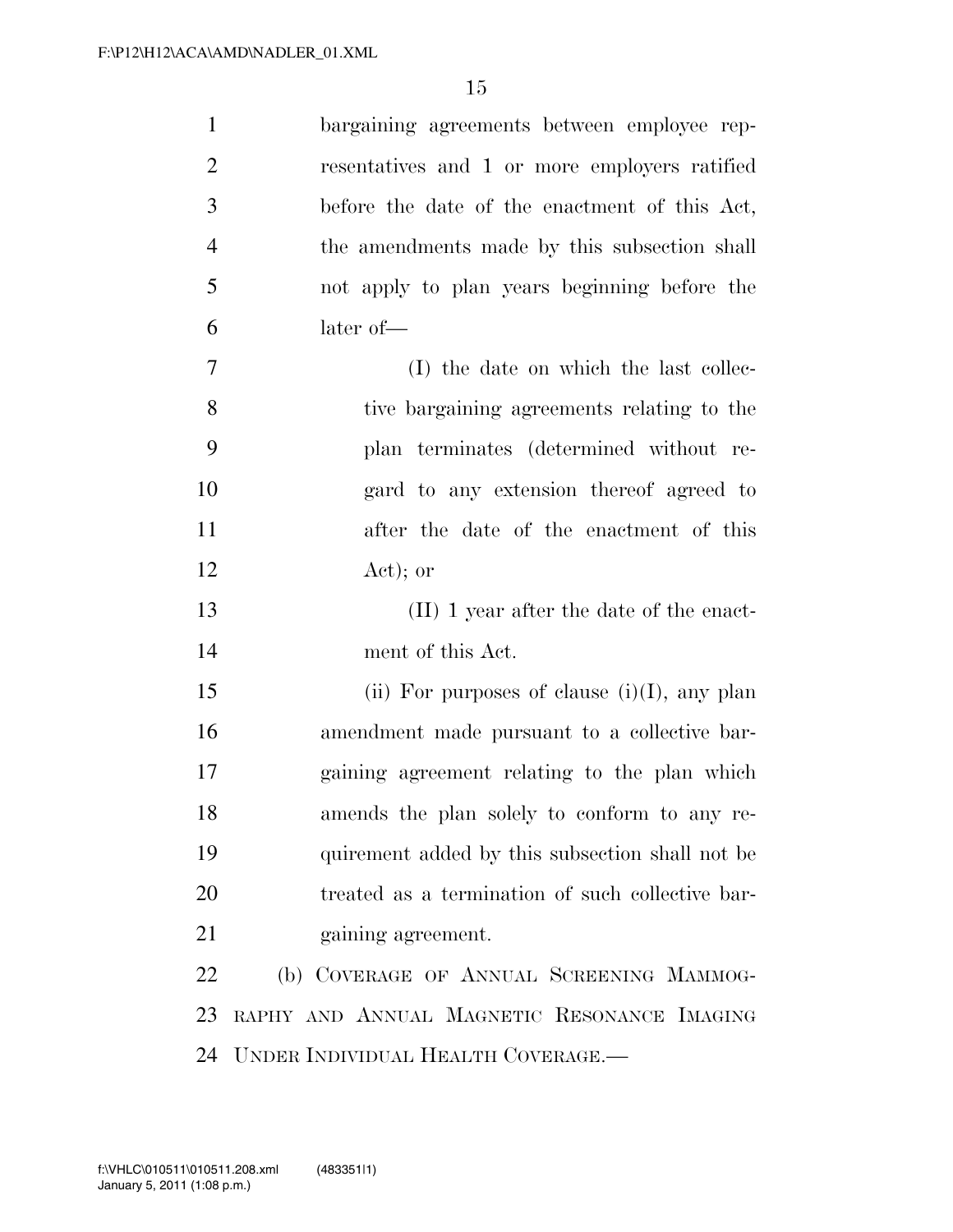(1) IN GENERAL.—Part B of title XXVII of the Public Health Service Act is amended by inserting after section 2753 the following new section:

 **''SEC. 2754. STANDARDS RELATING TO BENEFITS FOR SCREENING MAMMOGRAPHY AND MAGNETIC RESONANCE IMAGING.** 

 ''(a) IN GENERAL.—The provisions of section 2708 (other than subsections (d) and (f)) shall apply to health insurance coverage offered by a health insurance issuer in the individual market in the same manner as it applies to health insurance coverage offered by a health insurance issuer in connection with a group health plan in the small or large group market.

 ''(b) NOTICE.—A health insurance issuer under this part shall comply with the notice requirement under sec- tion 715(d) of the Employee Retirement Income Security Act of 1974 with respect to the requirements referred to in subsection (a) as if such section applied to such issuer and such issuer were a group health plan.

20 "(c) PREEMPTION; EXCEPTION FOR HEALTH INSUR-ANCE COVERAGE IN CERTAIN STATES.—

22 "(1) ANNUAL SCREENING MAMMOGRAPHY.— The requirements of this section, with respect to an- nual screening mammography for women who are 40 years of age or older or for high risk women, shall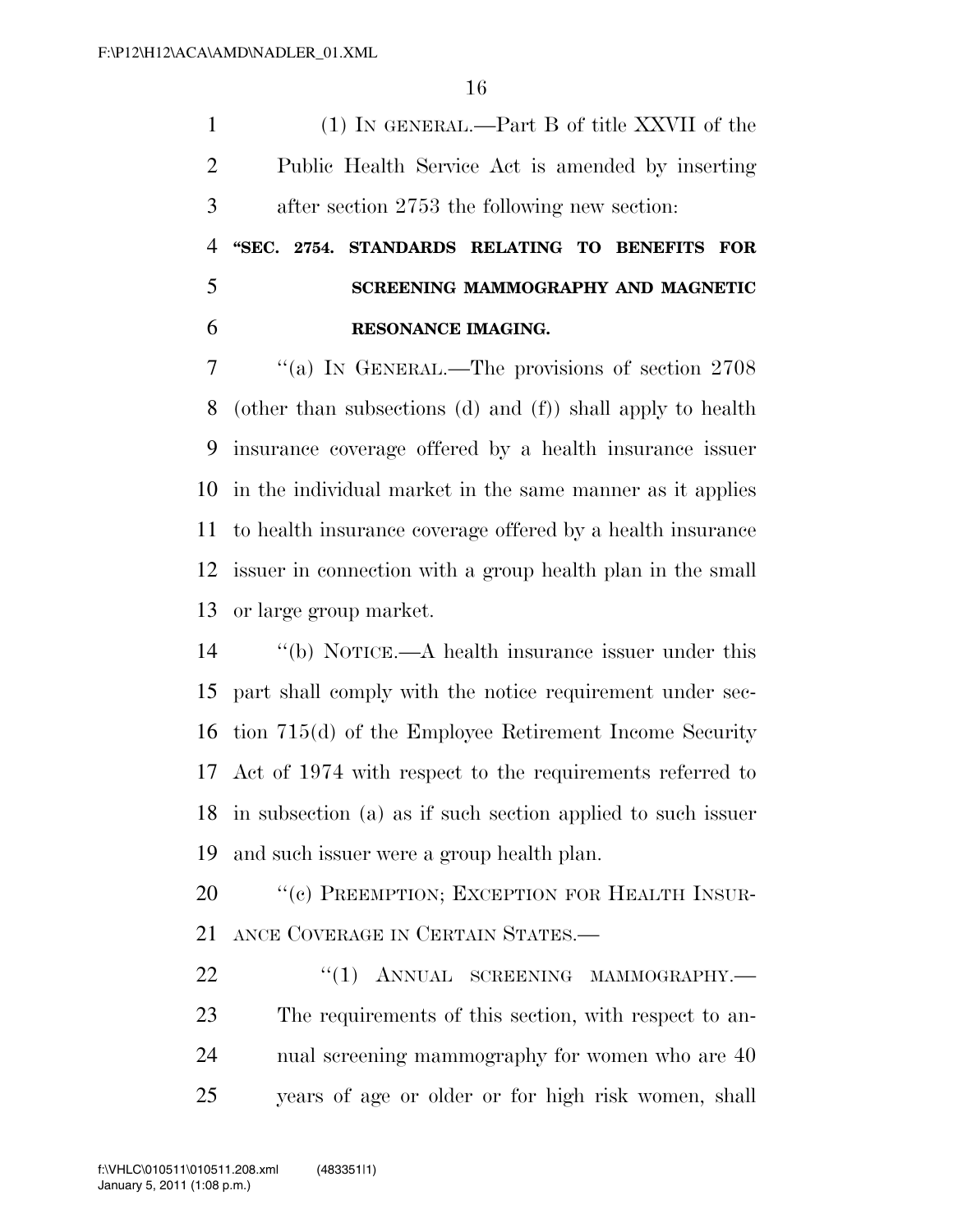not apply with respect to health insurance coverage if there is a State law (as defined in section  $3 \t2723(d)(1)$  for a State that regulates such cov- erage, that requires coverage in the individual health insurance market to be provided for annual screen- ing mammography for women who are 40 years of age or older or for high risk women, respectively, and that provides at least the protections described in section 2708(b) (as applied under subsection (a)).

10 ''(2) MAGNETIC RESONANCE IMAGING.—The re- quirements of this section, with respect to annual magnetic resonance imaging, shall not apply with re- spect to health insurance coverage if there is a State law (as defined in section 2723(d)(1)) for a State that regulates such coverage, that requires coverage in the individual health insurance market to be pro- vided for annual magnetic resonance imaging for high risk women, and that provides at least the pro- tections described in section 2708(b) (as applied 20 under subsection (a)).

21 "(3) CONSTRUCTION.—Section 2762(a) shall not be construed as superseding a State law de-23 scribed in paragraph (1) or  $(2)$ .".

 (2) CONFORMING AMENDMENT.—Section 25 2762(b)(2) of such Act (42 U.S.C.  $300g\text{m} - 63(b)(2)$ )